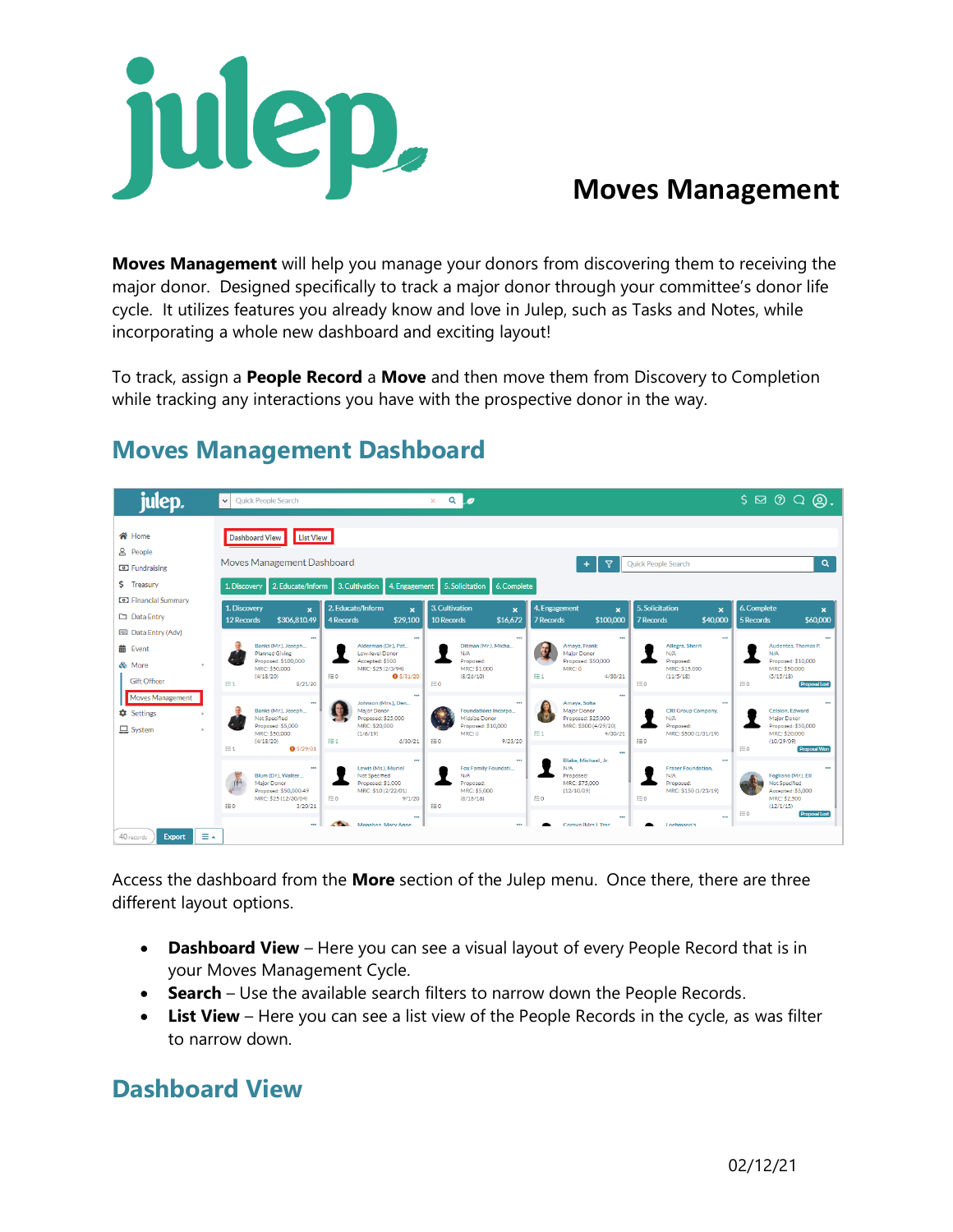| julep.                                                                                   | $Q$ $q$<br>$\checkmark$<br>Quick People Search<br>$\times$                                                                                                                                                                                                                                                                                                                                                                                                                                                                                                                    | $S \boxtimes \odot \textcircled{a}$ .                                                                                 |
|------------------------------------------------------------------------------------------|-------------------------------------------------------------------------------------------------------------------------------------------------------------------------------------------------------------------------------------------------------------------------------------------------------------------------------------------------------------------------------------------------------------------------------------------------------------------------------------------------------------------------------------------------------------------------------|-----------------------------------------------------------------------------------------------------------------------|
| 谷 Home<br><b>&amp; People</b><br><b>C</b> Fundraising<br>\$ Treasury                     | <b>Dashboard View</b><br><b>List View</b><br>Moves Management Dashboard<br>Quick People Search<br>ᢒ<br>3. Cultivation<br>4. Engagement<br>5. Solicitation<br>6. Complete<br>1. Discovery<br>2. Educate/Inform                                                                                                                                                                                                                                                                                                                                                                 | $\alpha$                                                                                                              |
| <b>D</b> Financial Summary<br>Data Entry                                                 | 5. Solicitation<br>1. Discovery<br>2. Educate/Inform<br>3. Cultivation<br>4. Engagement<br>$\mathbf{x}$<br>$\mathbf{x}$<br>$\boldsymbol{\mathsf{x}}$<br>$\boldsymbol{\mathsf{x}}$<br>$\boldsymbol{\mathsf{x}}$<br>\$16,672<br>\$306.810.49<br>\$29,100<br>\$100,000<br>\$40,000<br>12 Records<br>10 Records<br>7 Records<br>4 Records<br>7 Records                                                                                                                                                                                                                            | 6. Complete<br>\$60,000<br>5 Records                                                                                  |
| <b>ESS</b> Data Entry (Adv)<br><b>前</b> Event<br>& More<br>$\tau$<br><b>Gift Officer</b> | $\cdots$<br>$\cdots$<br>$\cdots$<br>$\cdots$<br>$\ddot{\phantom{1}}$<br>Banks (Mr.), Joseph<br>Alderman (Dr.), Pat<br>Ditman (Mr.), Micha<br>Amaya, Frank<br>Allegra, Sherri<br><b>Planned Giving</b><br>Low-level Donor<br>N/A<br>Major Donor<br>N/A<br>Proposed: \$100,000<br>Accepted: \$500<br>Proposed: \$50,000<br>Proposed:<br>Proposed:<br>MRC: \$50,000<br>MRC: \$25 (2/3/94)<br>MRC: \$1,000<br>MRC:0<br>MRC: \$15,000<br>æ o<br>$E = 1$<br><b>0</b> 3/31/20<br>(8/26/10)<br>4/30/21<br>(4/18/20)<br>(11/5/18)<br><b>狂1</b><br>f≣0<br>ίΞο<br>8/21/20                | Audentes, Thomas P.<br>N/A<br>Proposed: \$10,000<br>MRC: \$50,000<br>(5/15/18)<br>$f \equiv 0$<br>Proposal Lost       |
| <b>Moves Management</b><br><b>C</b> Settings<br>$\Box$ System                            | $\ddot{\phantom{1}}$<br>$\ddot{\phantom{a}}$<br>Johnson (Mrs.), Den<br>Amaya, Sofia<br>Banks (Mr.), Joseph<br>Maior Donor<br>Major Donor<br>Foundations Incorpo<br><b>CRI Group Company.</b><br>Not Specified<br>Proposed: \$25,000<br>Midsize Donor<br>Proposed: \$25,000<br>N/A<br>Proposed: \$5,000<br>MRC: \$20,000<br>MRC: \$500 (4/29/20)<br>Proposed: \$10,000<br>Proposed:<br>$f \equiv 1$<br>MRC: \$50,000<br>MRC:0<br>MRC: \$500 (1/31/19)<br>(1/6/19)<br>4/30/21<br>$E = 1$<br>f≡0<br>{⊟ 0<br>(4/18/20)<br>6/30/21<br>9/23/20<br><b>狂1</b><br>05/29/01<br>$\cdots$ | Celsion, Edward<br>Maior Donor<br>Proposed: \$50,000<br>MRC: \$20,000<br>(10/29/09)<br>f≡0<br><b>Proposal Won</b>     |
|                                                                                          | Blake, Michael, Jr.<br>$\cdots$<br>$\ddot{\phantom{1}}$<br>$\cdots$<br>Fox Family Foundati<br>Lewis (Ms.), Muriel<br>N/A<br><b>Fraser Foundation.</b><br>Blum (Dr.), Walter<br>Not Specified<br>N/A<br>N/A<br>Proposed:<br>Major Donor<br>Proposed: \$1,000<br>MRC: \$75,000<br>Proposed:<br>Proposed:<br>Proposed: \$50,000.49<br>MRC: \$10 (2/22/01)<br>MRC: \$5,000<br>(12/10/09)<br>MRC: \$150 (1/23/19)<br>æο<br>iΞo<br>MRC: \$25 (12/30/04)<br>细心<br>9/1/20<br>(8/16/16)<br>£⊟o<br>f≡0<br>3/20/21                                                                       | Fogliano (Mr.), Eli<br>Not Specified<br>Accepted: \$5,000<br>MRC: \$2,500<br>(12/1/15)<br>f≡0<br><b>Proposal Lost</b> |
| ≣∡<br>40 records<br><b>Export</b>                                                        | $\ddot{\phantom{a}}$<br><b>COLLECTION</b><br>Monahan Mary Anne<br>Cornyn (Mrs.) Trac<br>$\overline{a}$<br>Loehmann's<br>$\sim$                                                                                                                                                                                                                                                                                                                                                                                                                                                |                                                                                                                       |

**Dashboard View** shows the **People Records** and their **Moves** laid out in columns based on the five stages.

- Each header identifies the total prospective donations and number of moves in that stage.
- **Quick Search** allows you to quickly find a People Record in the cycle by Name or PID.
- Click **that** to add a new **Move** (see more on adding below).
- Drag and Drop the Panel boxes into new columns to quickly change the **Move's** stage.



The Panel Boxes give you a quick overview of the record and the **Move**.

- The first line under the donor name identifies the respective Moves plan. Your organization can set up multiple different Move plans for Major Donors, Midsize Donors, and more.
- The first \$ number identifies how much the Move proposal amount is for.
- MRC identifies the donor's most recent contribution amount and date.
- The due date is located at the bottom right of the panel and tells you when the move is expected to be completed.
	- $\circ$  The due date will display a different color,  $\bullet$  5/29/01 showing the Move is overdue.
- $\equiv 1$  identifies the number of open tasks.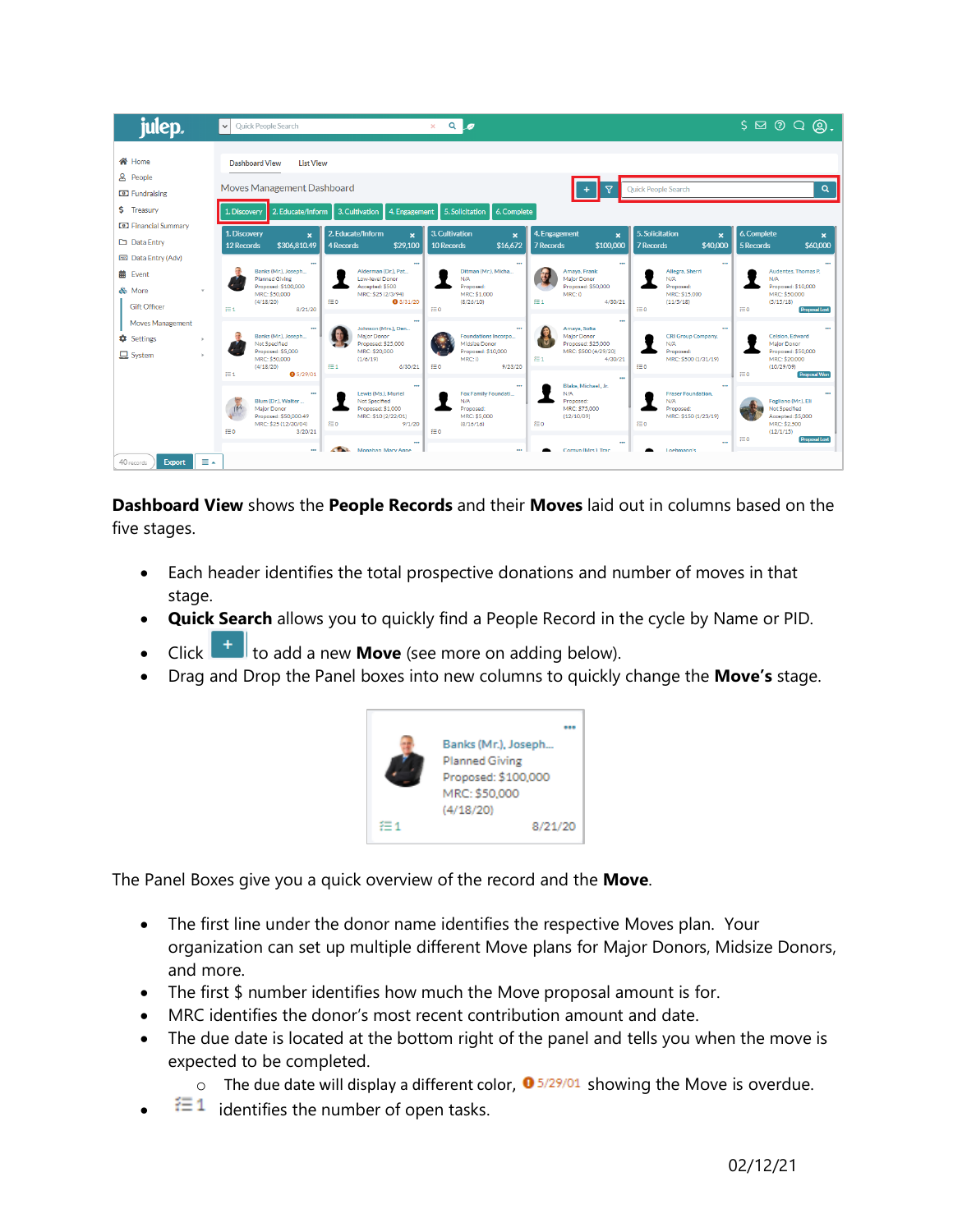

If you click the Donor name in the panel, it will open the move for editing, see below, or hover over the **\*\*\*** button with your mouse to gain access to additional action items:

- **Add a Task** Add a task to the Record and Move
- **Add a Gift** Add a gift to the Record
- **Donate Now** Process a Credit Card contribution in Julep. Contact Customer Support to find out how to enable this feature.
- **Add a Note** Add a note to the Record and Move

## **List View**

| <b>Dashboard View</b>           | <b>List View</b>           |                                  |               |                     |                              |               |                     |                                 |                                            |
|---------------------------------|----------------------------|----------------------------------|---------------|---------------------|------------------------------|---------------|---------------------|---------------------------------|--------------------------------------------|
|                                 | Moves Management Dashboard |                                  |               |                     |                              | 5<br>$+$      | Quick People Search |                                 | Q                                          |
| 1. Discovery                    | 2. Educate/Inform          | 3. Cultivation                   | 4. Engagement | 5. Solicitation     | 6. Complete                  |               |                     |                                 |                                            |
|                                 | Pid                        |                                  | Due Date      | <b>Stage</b>        | Plan                         | <b>Result</b> | Manager             | <b>Full Name</b>                | <b>Addres</b>                              |
| $\angle$   8   $\times$         | 2125647                    | $\ddot{\mathsf{s}}$<br>80<br>$+$ | 9/4/20        | 1. Discovery v      | Maior Donor V                |               | Greg<br>Andreycak   | Mills (Mr.), John               | 212 35th Avenue, E . Pe<br>01366-4922      |
| 2 8 x                           | 2118339                    | 60<br>չ<br>$\ddot{}$             | 4/8/20        | 1. Discovery $\vee$ |                              | $\checkmark$  | Greg<br>Andreycak   | Smith, Albert E.                | 100 Bayer Road · Johns<br>13790-1544       |
| 2 8                             | 2118339                    | $S$ $B$ $D$<br>$+1$              | 9/30/21       | 1. Discovery $\vee$ |                              | Ŵ             | Rachel<br>Bryant    | Smith, Albert E.                | 100 Baver Road · Johns<br>13790-1544       |
| 18                              | 2025                       | 8 D<br>Š.                        | 3/31/20       | 1. Discovery v      | Not Specifier v              | Ü             | Ryan<br>Ferguson    | Smithwick (Ms.), Daniel<br>John | Crown Colony, Apt. 1-1<br>$\cdot$ NY 10803 |
| $\mathbf{Z}$   8   $\mathbf{x}$ | 44204                      | 60<br>s.                         | 3/31/20       | 1. Discovery v      | Not Specifie<br>$\checkmark$ | W             | Ryan<br>Ferguson    | Smith (Mr.), Joseph             | 107 Shadywood Lane -<br>NJ07444-3059       |
| $  \times  $ $  \times  $       | 9                          | 500<br>$+$                       | 3/20/21       | 1. Discovery v      | Major Donor V                | $\checkmark$  | Adrienne<br>Rover   | Blum (Dr.), Walter, MD          | 38 Forest Glen Drive - L<br>02421-1449     |
| $\angle$   8   $\times$         | 16                         | 18 D<br>s.                       | 5/22/21       | 1. Discovery $\vee$ | Planned Givi v               | ◡             | Ryan<br>Ferguson    | Cooper (Mr.), William           | 38 Lancaster Drive - Br<br>02324-1050      |
| $\sqrt{8}$                      | 2320787                    | 60<br>s.<br>$+$                  | 3/3/21        | 1. Discovery $\vee$ | Major Donor V                | w             | Ryan<br>Ferguson    | Johnson (Mrs.), Denise B.       | 7939 Fawnwood Drive<br>01852-9582          |

List view shows the **People Records** and their **Moves** laid out in lists per one of the five stages.

- You can add/remove stage(s) in the list by clicking the boxes at the top.
- **Quick Search** allows you to quickly find a **People Record** in the cycle by Name or PID.
- Click **that** to add a new **Move** (see more on adding below).
- Use the options on the bottom right to pull **Call Sheets**, **Exports**, or **Mail Merge** the respective list.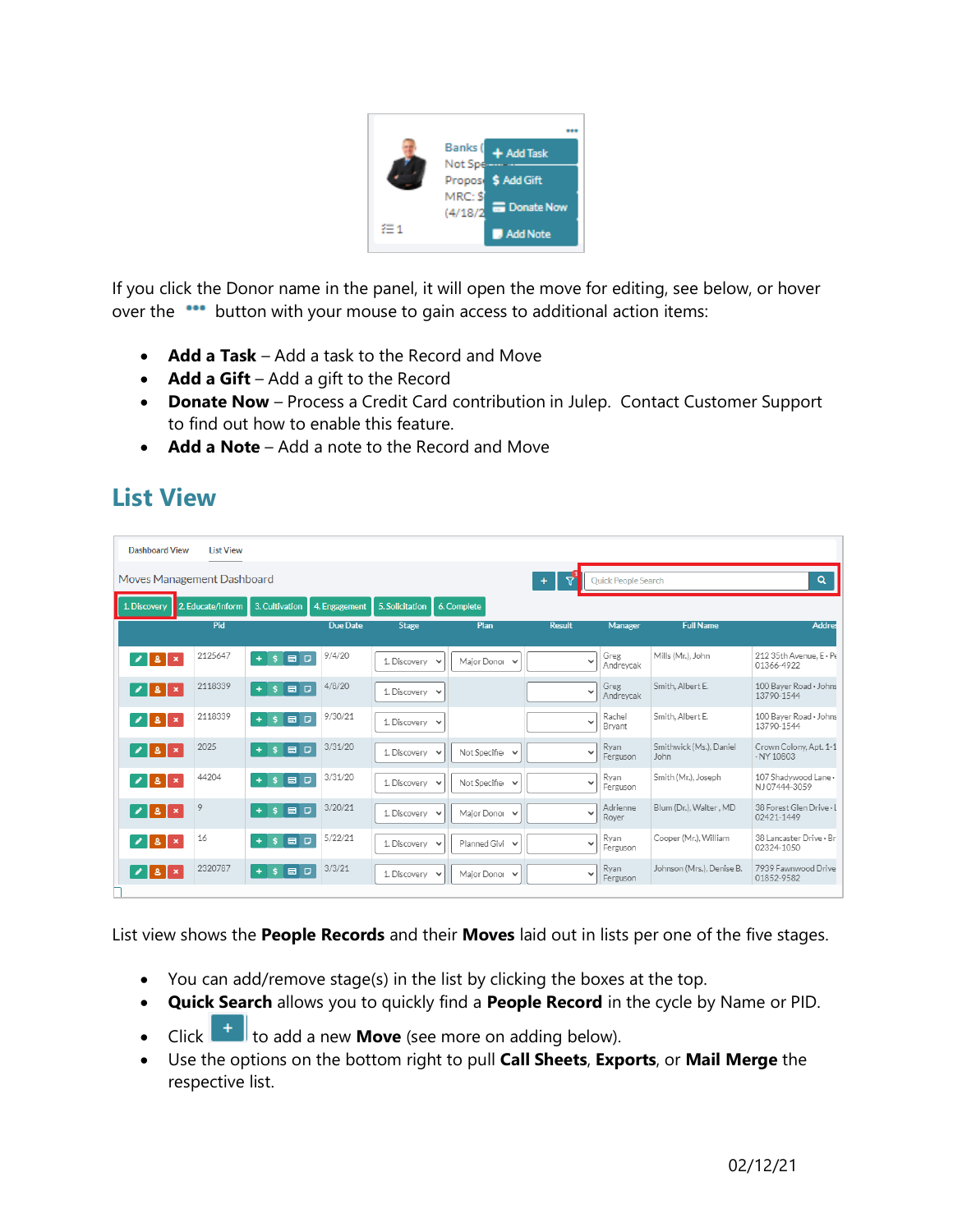

The **List View** gives you access to a couple of action items for the Moves.

- **Edit Move** Open to edit
- **Donor Profile** Open the People Record
- **Delete** Delete the Move
- **Add a Task** Add a task to the Record and Move
- **Add a Gift** Add a gift to the Record
- **Donate Now** Process a Credit Card contribution in Julep. Contact Customer Support to find out how to enable this feature.
- **Add a Note** Add a note to the Record and Move

### **Search View**

**Search View** gives you Julep's classic search feature – use the **Filters** and **Output Fields** to

generate on screen results and export an excel of your **Moves**. Enter search view by clicking  $\Delta$ 

|                                                           |                                                                                  |                                                 | ← View Result in Dashboard                       |
|-----------------------------------------------------------|----------------------------------------------------------------------------------|-------------------------------------------------|--------------------------------------------------|
| Moves Management Search                                   |                                                                                  | Quick Moves Management Search                   | $\alpha$<br>-99                                  |
|                                                           |                                                                                  |                                                 | Add                                              |
| Y<br><b>Filters</b>                                       | 血<br><b>Output Fields</b>                                                        |                                                 | 田<br>Result                                      |
|                                                           |                                                                                  |                                                 | Selected Only<br>$\alpha$<br>Search Filters      |
| O Profile<br>$\circlearrowright$<br>Contact<br>۰<br>Moves | Giving Summary<br>$\circlearrowright$<br>$\circ$<br>$\circlearrowright$<br>Group | Gifts<br>$\circ$<br>Giving Aggregate<br>$\circ$ | Giving Aggregate (Supp)<br>Suppression<br>⊙      |
| $\bullet$<br>Manager<br>Equal to<br>$\checkmark$          | $\circ$<br><b>Stage</b><br>Choose a Stage<br>$\checkmark$                        | $\circ$<br>Plan<br>Choose a Plan<br>v           | $\circ$<br>Due Date<br>(Specify)<br>$\checkmark$ |
|                                                           |                                                                                  |                                                 |                                                  |
|                                                           | $\pmb{\circ}$                                                                    | $\circledcirc$                                  |                                                  |
|                                                           | <b>Opened Tasks</b><br>Tasks to be done                                          | <b>Next Task Due</b>                            |                                                  |
|                                                           | $\sim$                                                                           | (Specify)<br>$\checkmark$                       |                                                  |
|                                                           |                                                                                  | <b>Saved Searches</b><br><b>Save</b>            | Recent Searches &<br><b>Reset</b><br><b>Run</b>  |

#### **Key Filters:**

- **Manager** Manager assigned to the Move.
- **Stage** What stage in the cycle, such as Discovery or Cultivation.
- **Plan** The assigned plan such as Midsize Donor or PAC.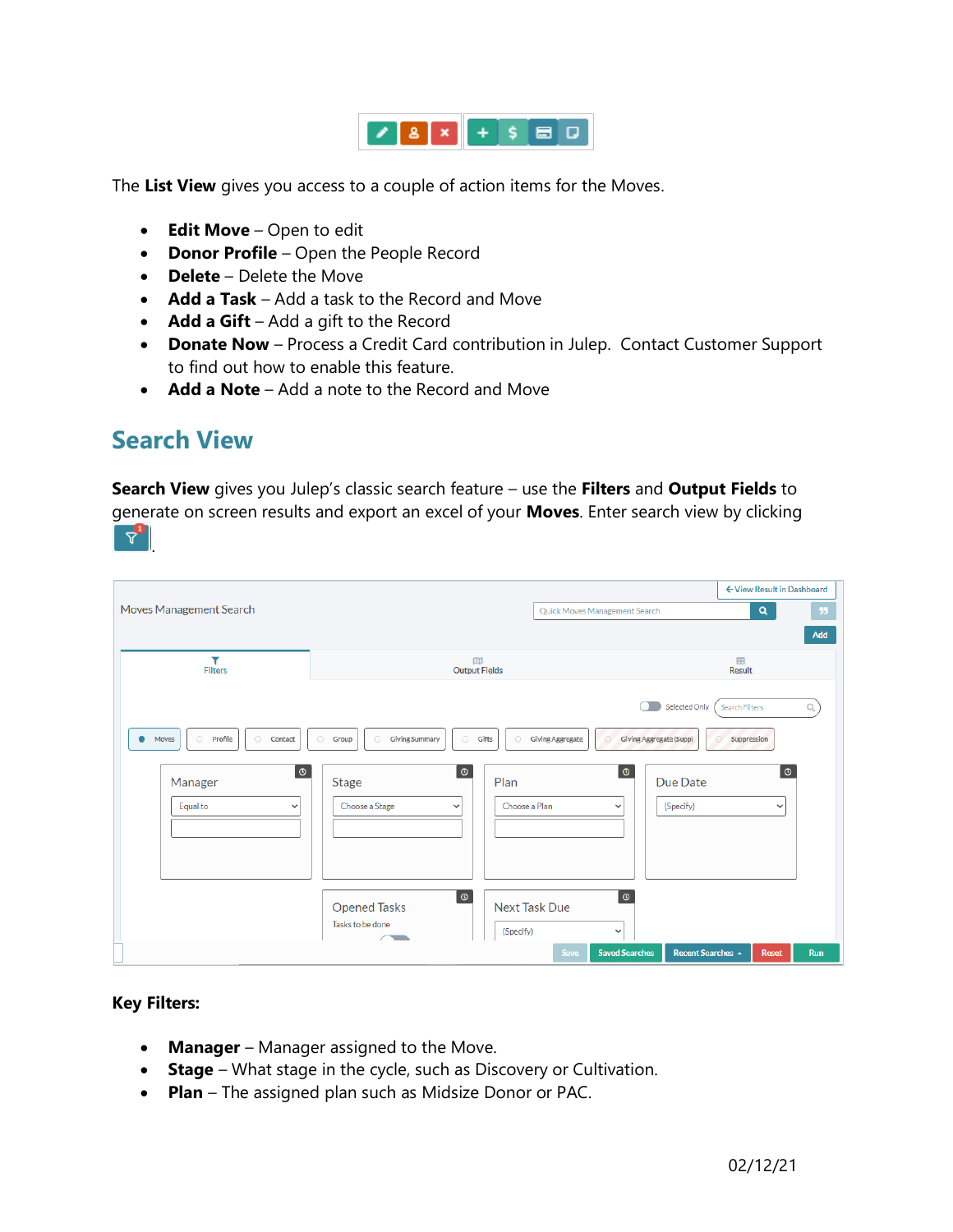- **Due Date** The date the move is due.
- **Opened Tasks** Will filter for moves with opens tasks that need to be completed
- **Next Task Due** Search for moves with Tasks due on a certain date or date range.

| <b>谷</b> Home                                         |                           |                                           |                 |              |                           |               |                               |                                 | ← View Result in Dashboard                                        |           |
|-------------------------------------------------------|---------------------------|-------------------------------------------|-----------------|--------------|---------------------------|---------------|-------------------------------|---------------------------------|-------------------------------------------------------------------|-----------|
| & People<br><b>D</b> Fundraising<br>\$ Treasury       |                           | Moves Management Search                   |                 |              |                           |               | Quick Moves Management Search |                                 | Q                                                                 | 55<br>Add |
| <b>D</b> Financial Summary<br>Data Entry              |                           | $\overline{\mathbf{Y}}$<br><b>Filters</b> |                 |              | m<br><b>Output Fields</b> |               |                               |                                 | 雷<br><b>Result</b>                                                |           |
| Data Entry (Adv)<br>曲<br>Event                        | $\bullet \quad \circ$     | Pid                                       | <b>Due Date</b> | <b>Stage</b> | Plan                      | <b>Result</b> | Manager                       | <b>Full Name</b>                | <b>Address</b>                                                    |           |
| & More<br>$\pi$<br><b>Gift Officer</b>                | $ z $ $\ge$               | 2125647                                   | 9/4/20          | 1. Discovery | Maior Donor               |               | Greg Andrevcak                | Mills (Mr.), John               | 212 35th Avenue, E 206<br>· Petersham · MA<br>01366-4922          |           |
| Moves Management<br><b>C</b> Settings<br>$\mathbf{b}$ | $ z $ $\ge$               | 2118339                                   | 4/8/20          | 1. Discovery |                           |               | Greg Andrevcak                | Smith, Albert E.                | 100 Baver Road -<br>Johnson City - NY<br>13790-1544               |           |
| $\Box$ System<br>$\rightarrow$                        | $\mathbb{Z}$ $\mathbb{R}$ | 2118339                                   | 9/30/21         | 1. Discovery |                           |               | Rachel Bryant                 | Smith, Albert E.                | 100 Bayer Road -<br>Johnson City - NY<br>13790-1544               |           |
|                                                       | $ Z $ $ X $               | 2025                                      | 3/31/20         | 1. Discovery | Not Specified             |               | Ryan Ferguson                 | Smithwick (Ms.).<br>Daniel John | Crown Colony, Apt. 288<br>$1 - 13 \cdot 113$<br>Pelham · NY 10803 |           |
|                                                       | $\mathbb{Z}$ $\mathbb{R}$ | 44204                                     | 3/31/20         | 1. Discovery | Not Specified             |               | Ryan Ferguson                 | Smith (Mr.), Joseph             | 107 Shadywood<br>Lane · Pompton<br>Plains - NJ 07444-<br>3059     | .287      |
| ≡∸<br>12 records<br>Export                            |                           |                                           |                 |              |                           | Save          | <b>Saved Searches</b>         | Recent Searches A               | <b>Reset</b>                                                      | Run       |

#### **Search Results:**

- Use **Add** to add a new **Move**
- Use to open a **Move** for editing
- Use **x** to delete a **Move**
- Use **Export** to export the results to a Excel. **Output Fields** will help you select what information to export.

### **Add Moves**

1. To add a **Move**, click **Add** on any of the layouts reviewed above.

| New Move      |  |  |
|---------------|--|--|
| Search People |  |  |
| ID or Name    |  |  |

2. Then search for and select the **People Record** to assign the **Move** to or add a new

**People Record** to the database by clicking  $\mathbf{f}$ .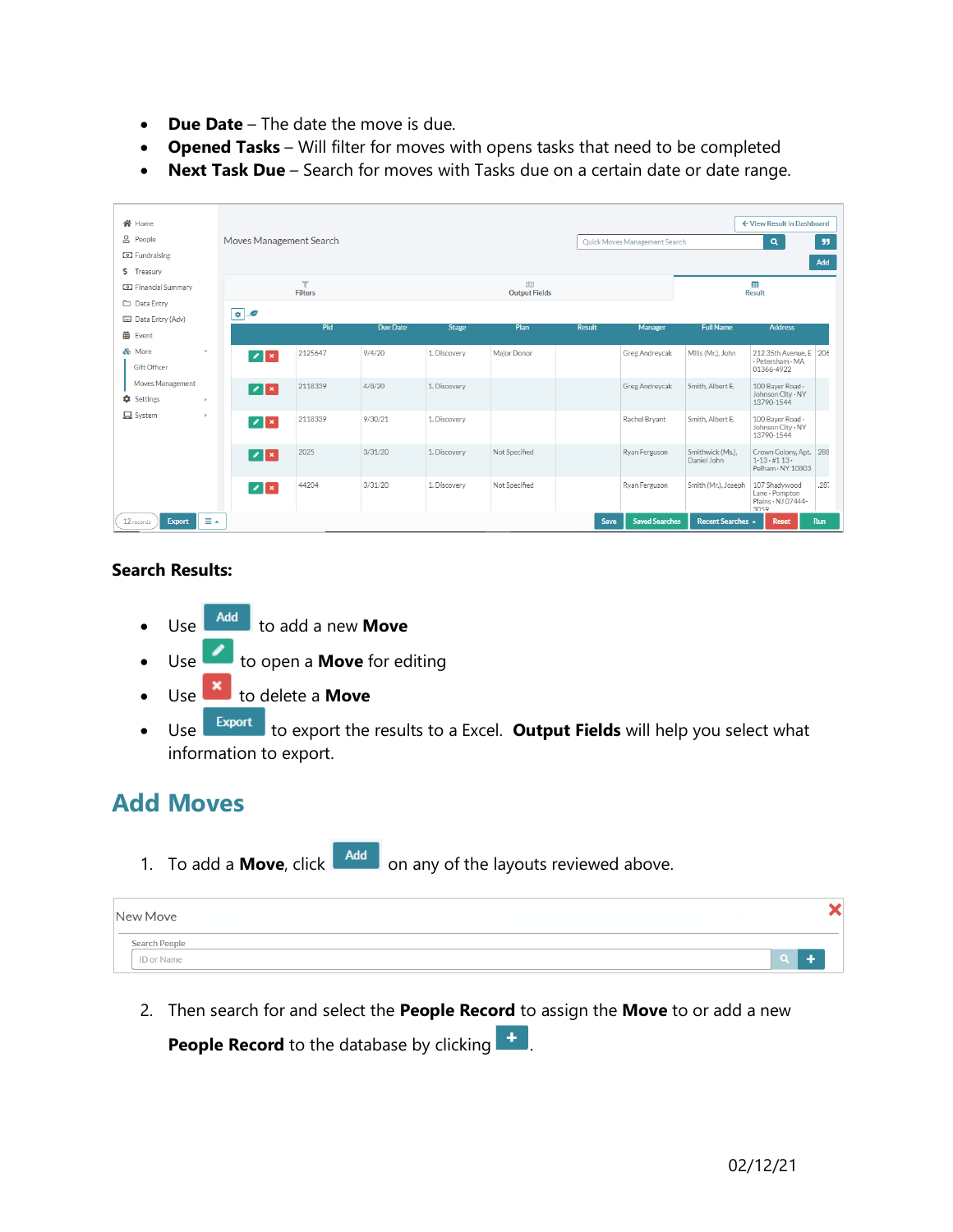| Add Move - Joseph Banks (PID: 2017857) |                                  | 28-<br>223   |
|----------------------------------------|----------------------------------|--------------|
| Subject                                |                                  |              |
|                                        |                                  |              |
| Life Cycle Plan                        | Relationship Manager             |              |
| Not Specified                          | Joseph Carothers<br>$\checkmark$ | $\checkmark$ |
| Life Cycle Stage                       | Created By                       |              |
|                                        | Joseph Carothers<br>$\checkmark$ | $\checkmark$ |
| Proposal Amount                        | Due Date                         |              |
| \$                                     | 07/27/2020                       | 藟            |
| Proposal Amount Accepted               | Created On                       |              |
| \$                                     | 07/27/2020                       | 藟            |
| Note                                   |                                  |              |
|                                        |                                  |              |
|                                        |                                  |              |
|                                        |                                  |              |
|                                        |                                  |              |
| Attachment<br>-------                  |                                  |              |

- 3. Add the **Move** details:
	- **Subject** Required field
	- **Life Cycle Plan** select a Plan for the Move, these can be edited in People Settings.
	- **Life Cycle Stage** select the Stage for the move. It will default to 1. Discovery.
	- **Proposal Amount** Input the amount you propose to raise from the donor.
	- **Proposal Amount Accepted** Intended for when the Move is completed.
	- **Relationship Manager** Which user is assigned to manage the Move.
	- **Created By** Will default to user logged in.
	- **Due Date** Date the Move completion is due by.
	- **Created On** Will default to the current date.
	- **Note** Detail and outline the Move for this donor.
	- **Attachment** Attach proposal information, donor profile, and more

#### **Edit a Move**

To edit a **Move**, access the move from the Panel Box, List, or Search Results.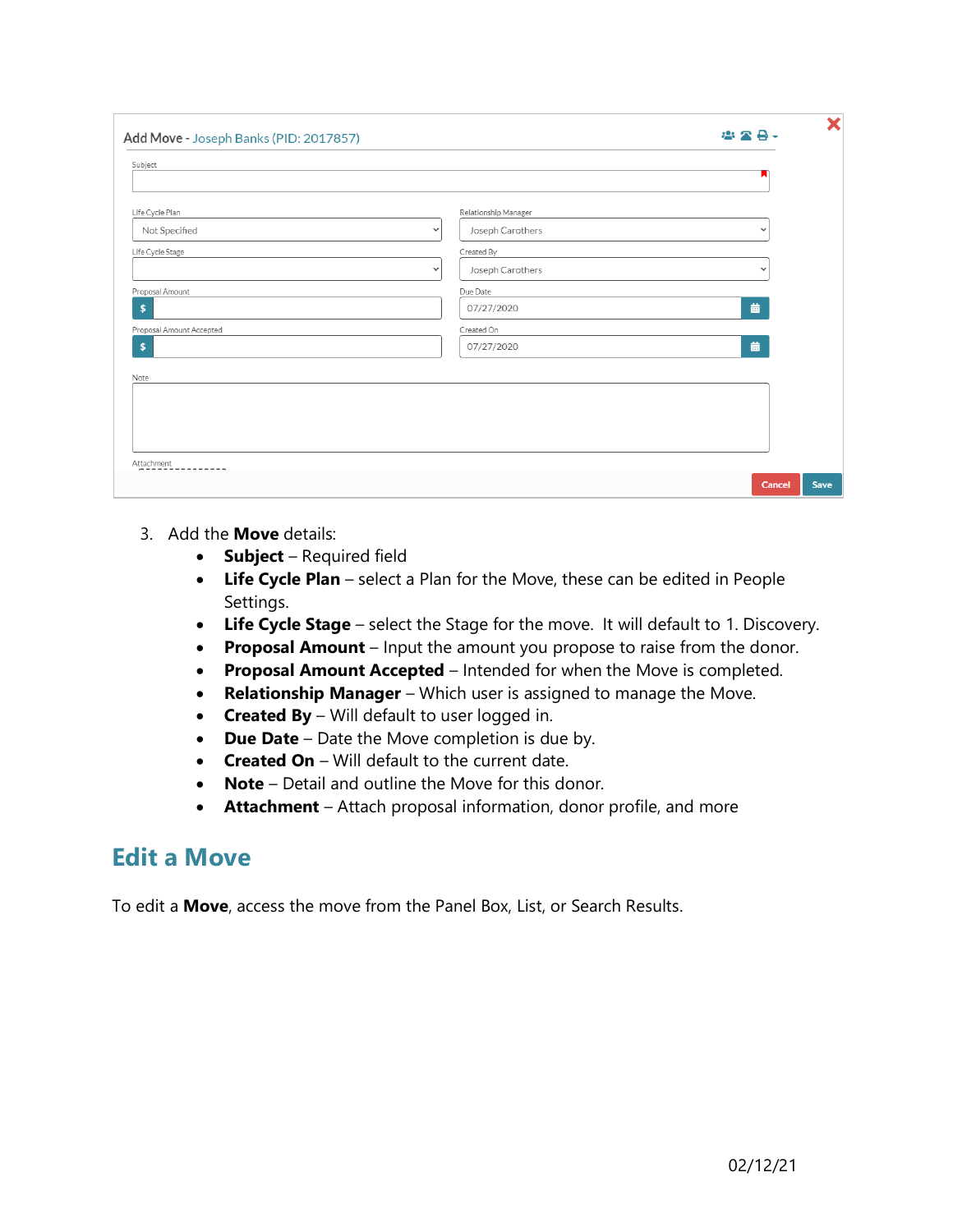| Subject<br>Initiate                                   |                             |                      |                                |                             |
|-------------------------------------------------------|-----------------------------|----------------------|--------------------------------|-----------------------------|
|                                                       |                             |                      |                                |                             |
| Life Cycle Plan                                       |                             | Relationship Manager |                                |                             |
| Major Donor                                           | v                           | Junho Bae            |                                | $\checkmark$                |
| Life Cycle Stage                                      |                             | Created By           |                                |                             |
| 1. Discovery                                          | ٧                           | Junho Bae            |                                | $\checkmark$                |
| Proposal Amount                                       |                             | Due Date             |                                |                             |
| \$<br>100000                                          |                             | 08/21/2020           |                                | 曲                           |
| Proposal Amount Accepted                              |                             | Created On           |                                |                             |
| \$                                                    |                             | 04/02/2020           |                                | 曲                           |
|                                                       |                             |                      |                                |                             |
| Ι.<br>Chocas a file or drag<br>Rhans.                 |                             |                      |                                |                             |
| <b>Add Gift</b><br><b>Donate Now</b>                  |                             |                      |                                |                             |
| 2. Educate/Inform<br>1. Discovery<br>$\mathbf 0$<br>1 | 3. Cultivation<br>$\bullet$ | 4. Engagement<br>o   | 5. Solicitation<br>$\mathbf 0$ | 6. Complete<br>$\mathbf{0}$ |
| Open Tasks (1)<br>$+$                                 | Closed Tasks (0)            | $+$                  | Notes (0)                      | $+$                         |

You can edit all of the **Move** details that was detailed under **Add a Move**, including changing the Stage and submitting a Proposal Amount Accepted, and more.

- - Click access to the Record's relationships.
- - Click to access the Record's phone and email information. If on a mobile browser, you can one click call with the phone numbers.
- $\blacksquare$   $\blacktriangleright$  Click to access the call sheets to print and download.
- $\begin{array}{c} \n\text{Add Gift} \\
\text{- Click to add a gift.}\n\end{array}$
- **DONATE NOW** Click to process a gift in Julep. Contact Julep Support if you want to have this enabled for your database.